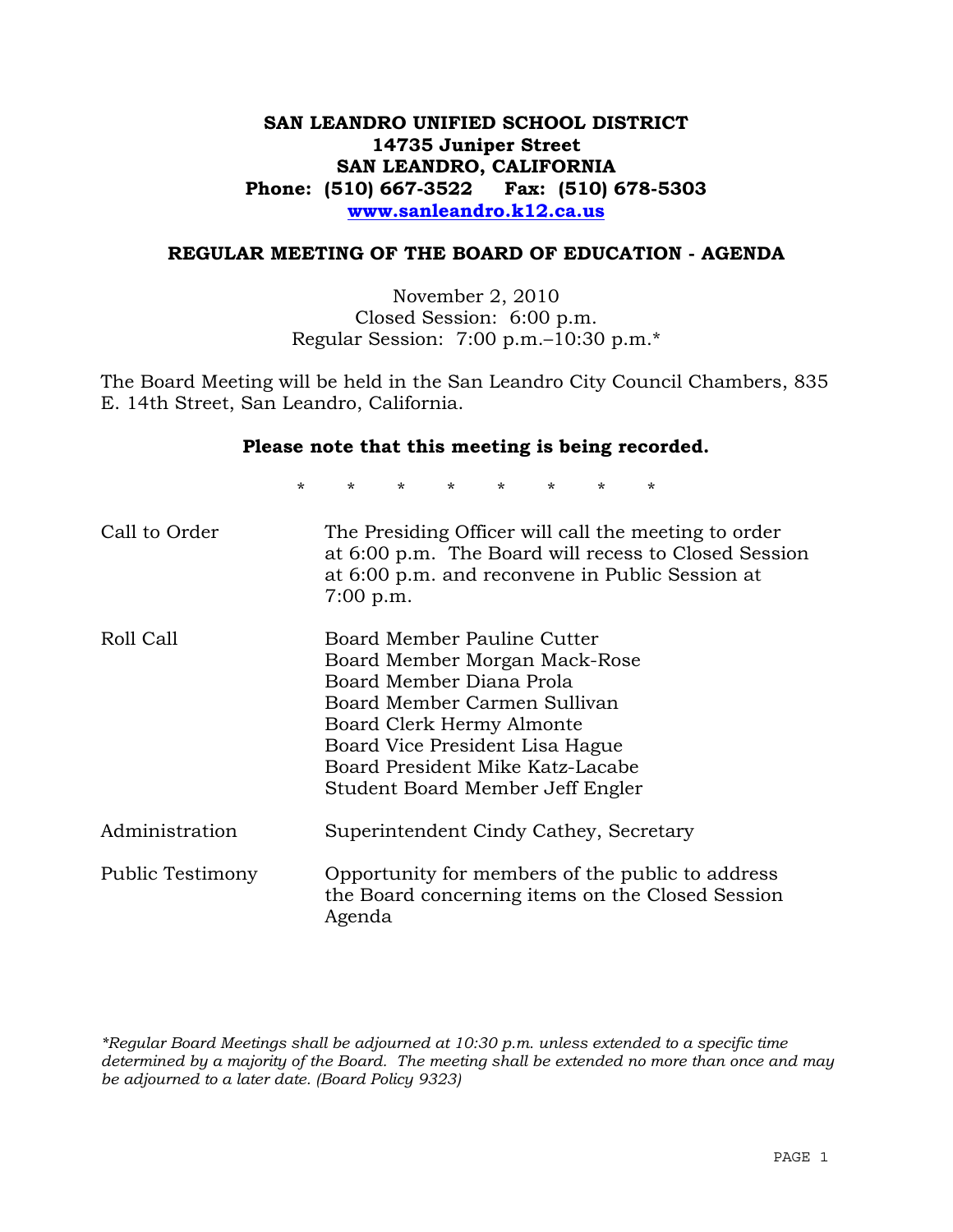Prior to the Public Session, the Board will meet in Closed Session pursuant to Education Code Sections 35146 and 48918(c), and Government Code Sections 54957, 54957.6, 54956.9, and 54956.8.

- a) Student Expulsions
- b) Conference with Labor Negotiator
- c) Conference with Legal Counsel Anticipated Litigation Significant exposure to litigation – 2 cases
- d) Conference with Real Property Negotiator Property(ies)

| Report Closed<br>Session Action | Motion Second Vote                                                                                                                                                                                                                                                                                                                                                                                                                                                                                                                 |  |  |  |
|---------------------------------|------------------------------------------------------------------------------------------------------------------------------------------------------------------------------------------------------------------------------------------------------------------------------------------------------------------------------------------------------------------------------------------------------------------------------------------------------------------------------------------------------------------------------------|--|--|--|
| Pledge of Allegiance            |                                                                                                                                                                                                                                                                                                                                                                                                                                                                                                                                    |  |  |  |
| Approve Agenda                  | Approve the Regular Meeting Agenda of November 2,<br>2010                                                                                                                                                                                                                                                                                                                                                                                                                                                                          |  |  |  |
|                                 | Motion __________ Second __________ Vote ________                                                                                                                                                                                                                                                                                                                                                                                                                                                                                  |  |  |  |
| Legal Statement                 | Members of the audience who wish to address the<br>Board are asked to complete the yellow card available at<br>the entrance and submit it to the Board's Administrative<br>Assistant. Speakers who have completed the card will be<br>called when the item is reached on the agenda or, for<br>non-agenda items, during the Public Testimony. Cards<br>are to be turned in before the item is reached on the<br>agenda. Please note that this meeting is being recorded.<br>State law prohibits the Board of Education from taking |  |  |  |
|                                 | any action on or discussing items that are not on the<br>posted agenda except to A) briefly respond to statements<br>made or questions posed by the public in attendance; B)<br>ask questions for clarification; C) provide a reference to a<br>staff member or other resource for factual information in<br>response to the inquiry; or D) ask a staff member to<br>report back on the matter at the next meeting and/or put<br>it on a future agenda. (Government Code Section<br>54954.2(a)                                     |  |  |  |

### **PUBLIC TESTIMONY ON NON-AGENDA ITEMS**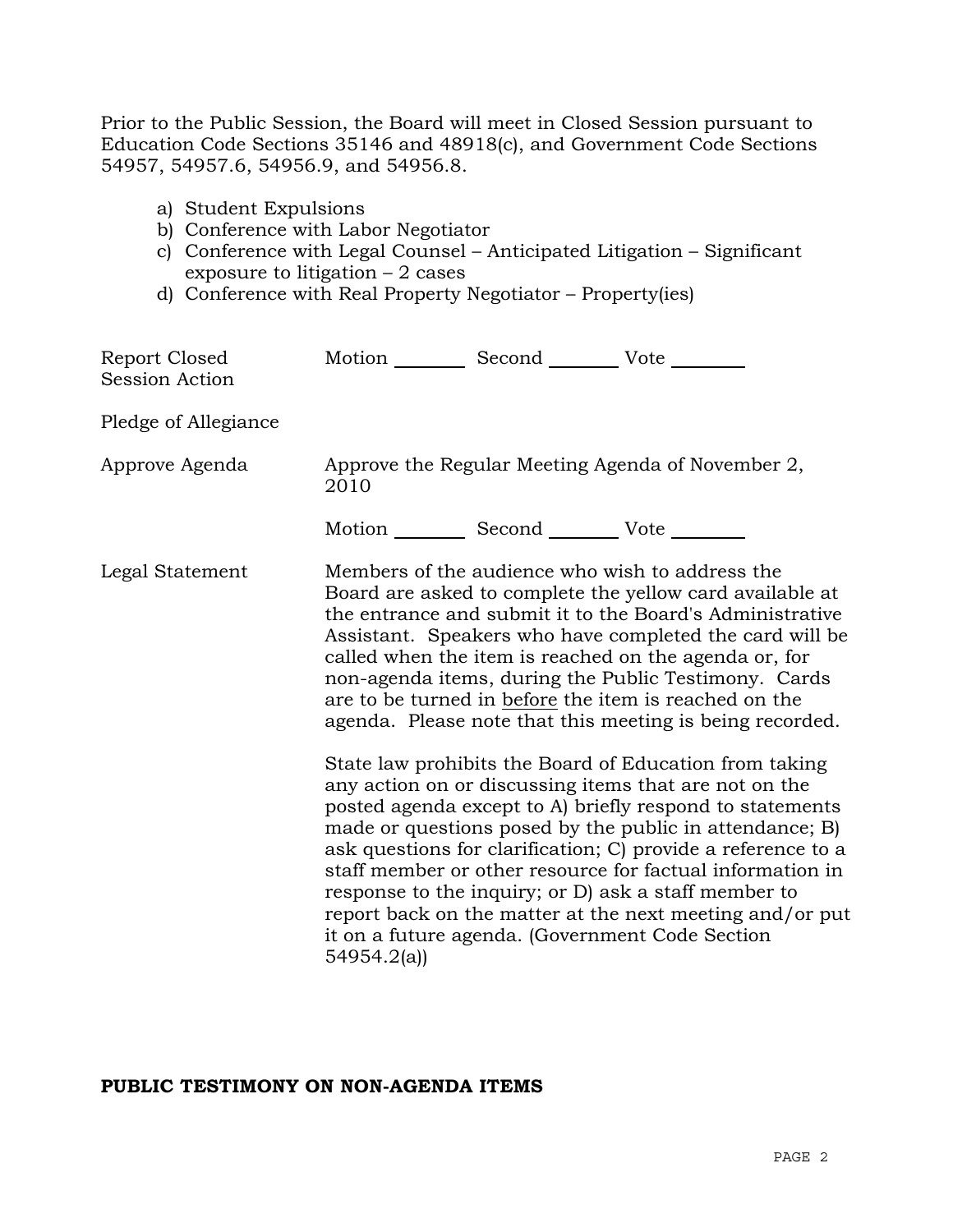Members of the audience, who wish to address the Board, please complete the yellow card available at the entrance and submit it to the Board's Administrative Assistant. Cards are to be turned in before the item is reached on the agenda.

**REPORTS** Correspondence Student Board Member Report Union Representative Reports Superintendent's Report Board Committee Reports

- Communication
- Facilities/Technology
- Finance

## **CONSENT ITEMS**

These items are considered routine and may be enacted by a single motion. At the request of any member of the Board, any item on the consent agenda shall be removed and given individual consideration for action as a regular agenda item. General Services

| $1.1-C$<br>Approval of Board<br>Minutes – August 17,<br>2010    | <b>Staff Recommendation:</b><br>Approve the minutes of the regular Board meeting<br>held on August 17, 2010.  |  |
|-----------------------------------------------------------------|---------------------------------------------------------------------------------------------------------------|--|
|                                                                 | Motion Second Vote                                                                                            |  |
| $1.2 - C$<br>Approval of Board<br>Minutes – October 19,<br>2010 | <b>Staff Recommendation:</b><br>Approve the minutes of the regular Board meeting<br>held on October 19, 2010. |  |
|                                                                 | Motion Second Vote                                                                                            |  |
| $1.3-C$<br>Approval of Board<br>Minutes – October 26,<br>2010   | <b>Staff Recommendation:</b><br>Approve the minutes of the special Board meeting<br>held on October 26, 2010. |  |
|                                                                 | Motion _________ Second __________ Vote _____                                                                 |  |

# Human Resources

2.1-C Staff Recommendation: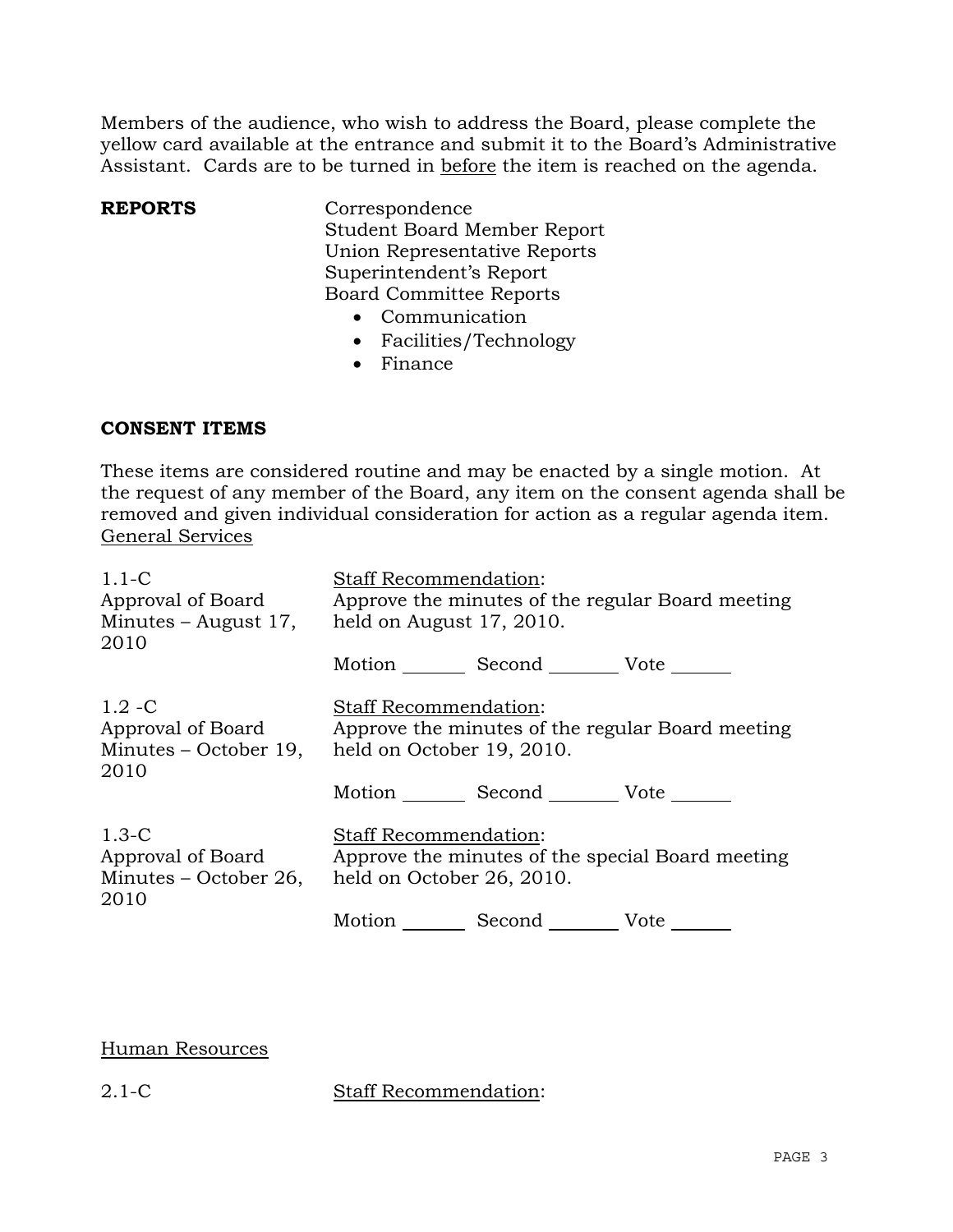| Acceptance of<br>Personnel Report                                                                                                                                                                                                                                                                                        | Accept Personnel Report as submitted.                                                                                                                                                                                                                                                                                         |  |  |
|--------------------------------------------------------------------------------------------------------------------------------------------------------------------------------------------------------------------------------------------------------------------------------------------------------------------------|-------------------------------------------------------------------------------------------------------------------------------------------------------------------------------------------------------------------------------------------------------------------------------------------------------------------------------|--|--|
| <u>Educational Services</u>                                                                                                                                                                                                                                                                                              | Motion _________ Second __________ Vote _______                                                                                                                                                                                                                                                                               |  |  |
| 3.1-C<br>Acceptance of<br>Donations                                                                                                                                                                                                                                                                                      | Staff Recommendation:<br>Approve the acceptance of gifts to the District as<br>follows:                                                                                                                                                                                                                                       |  |  |
|                                                                                                                                                                                                                                                                                                                          | San Leandro High School<br>• \$1,000.00 to the San Leandro High Student<br>Body from San Leandro Kiwanis Club<br>\$5,000.00 to the Athletic Program from San<br>$\bullet$<br>Leandro High Boosters<br>6 boxes of books and various media materials<br>to the library from Diana Prola                                         |  |  |
|                                                                                                                                                                                                                                                                                                                          | Motion _________ Second __________ Vote _______                                                                                                                                                                                                                                                                               |  |  |
| 3.2-C<br>Discard of Old<br>Textbooks at Lincoln<br>High School                                                                                                                                                                                                                                                           | <b>Staff Recommendation:</b><br>Approve the discard of old textbooks at Lincoln<br>High School                                                                                                                                                                                                                                |  |  |
|                                                                                                                                                                                                                                                                                                                          | Motion _________ Second __________ Vote _______                                                                                                                                                                                                                                                                               |  |  |
| $3.3 - C$<br>Supplemental<br><b>Educational Services</b><br>Contract between San<br>Leandro Unified School<br>District and A+<br>Educational Centers,<br>to Provide<br>Supplemental<br><b>Educational Services</b><br>for eligible students at<br>Garfield, Jefferson,<br>McKinley, Washington,<br>and Wilson Elementary | <b>Staff Recommendation:</b><br>Approve the Supplemental Educational Services<br>contract between San Leandro Unified School<br>District and A+ Educational Centers, to provide<br>supplemental educational services for eligible<br>students at Garfield, Jefferson, McKinley,<br>Washington, and Wilson Elementary Schools. |  |  |
| Schools                                                                                                                                                                                                                                                                                                                  | Motion Second Vote                                                                                                                                                                                                                                                                                                            |  |  |
| 3.4-C<br>Supplemental                                                                                                                                                                                                                                                                                                    | Staff Recommendation:<br>Approve the Supplemental Educational Services                                                                                                                                                                                                                                                        |  |  |

Educational Services Contract between San

contract between San Leandro Unified School District and A & E Avila Enterprises, Inc. DBA the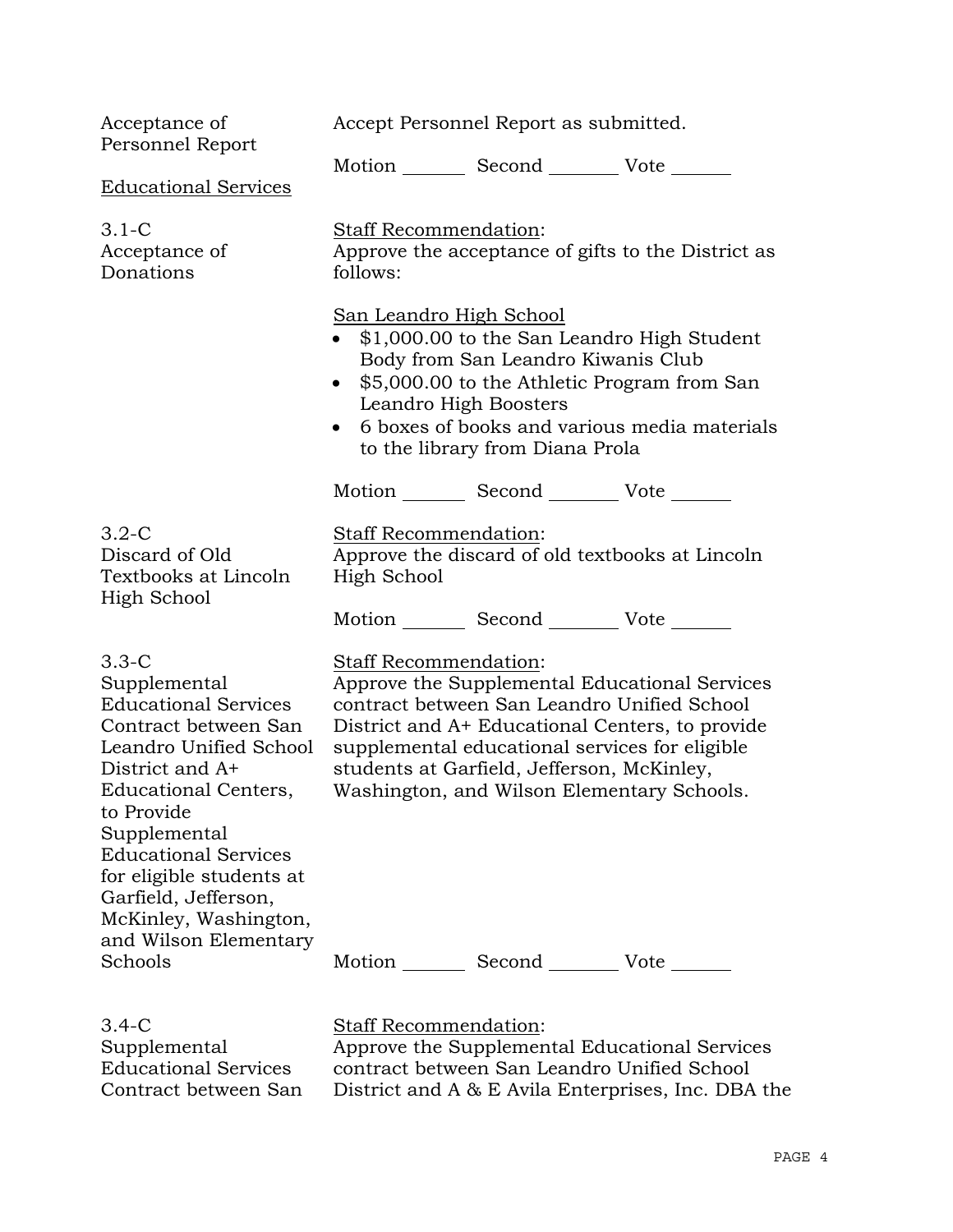| Leandro Unified School<br>District and $A \& E$<br>Avila Enterprises, Inc.<br>DBA the Learning<br>Curve, to Provide<br>Supplemental<br><b>Educational Services</b><br>for eligible students at<br>Garfield, Jefferson,<br>McKinley, Washington,<br>and Wilson Elementary                                                            | Learning Curve, to provide supplemental<br>educational services for eligible students at<br>Garfield, Jefferson, McKinley, Washington, and<br>Wilson Elementary Schools. |                                                                                                                                            |                                                                                                                                                             |
|-------------------------------------------------------------------------------------------------------------------------------------------------------------------------------------------------------------------------------------------------------------------------------------------------------------------------------------|--------------------------------------------------------------------------------------------------------------------------------------------------------------------------|--------------------------------------------------------------------------------------------------------------------------------------------|-------------------------------------------------------------------------------------------------------------------------------------------------------------|
| Schools                                                                                                                                                                                                                                                                                                                             |                                                                                                                                                                          | Second _________ Vote ______                                                                                                               |                                                                                                                                                             |
| $3.5 - C$<br>Supplemental<br><b>Educational Services</b><br>Contract between San<br>Leandro Unified School<br>District and<br>Professional Tutors of<br>America Inc. to Provide<br>Supplemental<br><b>Educational Services or</b><br>eligible students at<br>Garfield, Jefferson,<br>McKinley, Washington,<br>and Wilson Elementary | Staff Recommendation:                                                                                                                                                    | contract between San Leandro Unified School<br>provide supplemental educational services for<br>Washington, and Wilson Elementary Schools. | Approve the Supplemental Educational Services<br>District and Professional Tutors of America Inc. to<br>eligible students at Garfield, Jefferson, McKinley, |
| Schools                                                                                                                                                                                                                                                                                                                             | Motion                                                                                                                                                                   | Second                                                                                                                                     | Vote                                                                                                                                                        |

3.6-C Supplemental Educational Services Contract between San Leandro Unified School District and Bay Area

Staff Recommendation:

Approve the Supplemental Educational Services contract between San Leandro Unified School District and Bay Area Education Support Systems, DBA Sylvan Learning, to provide supplemental educational services for eligible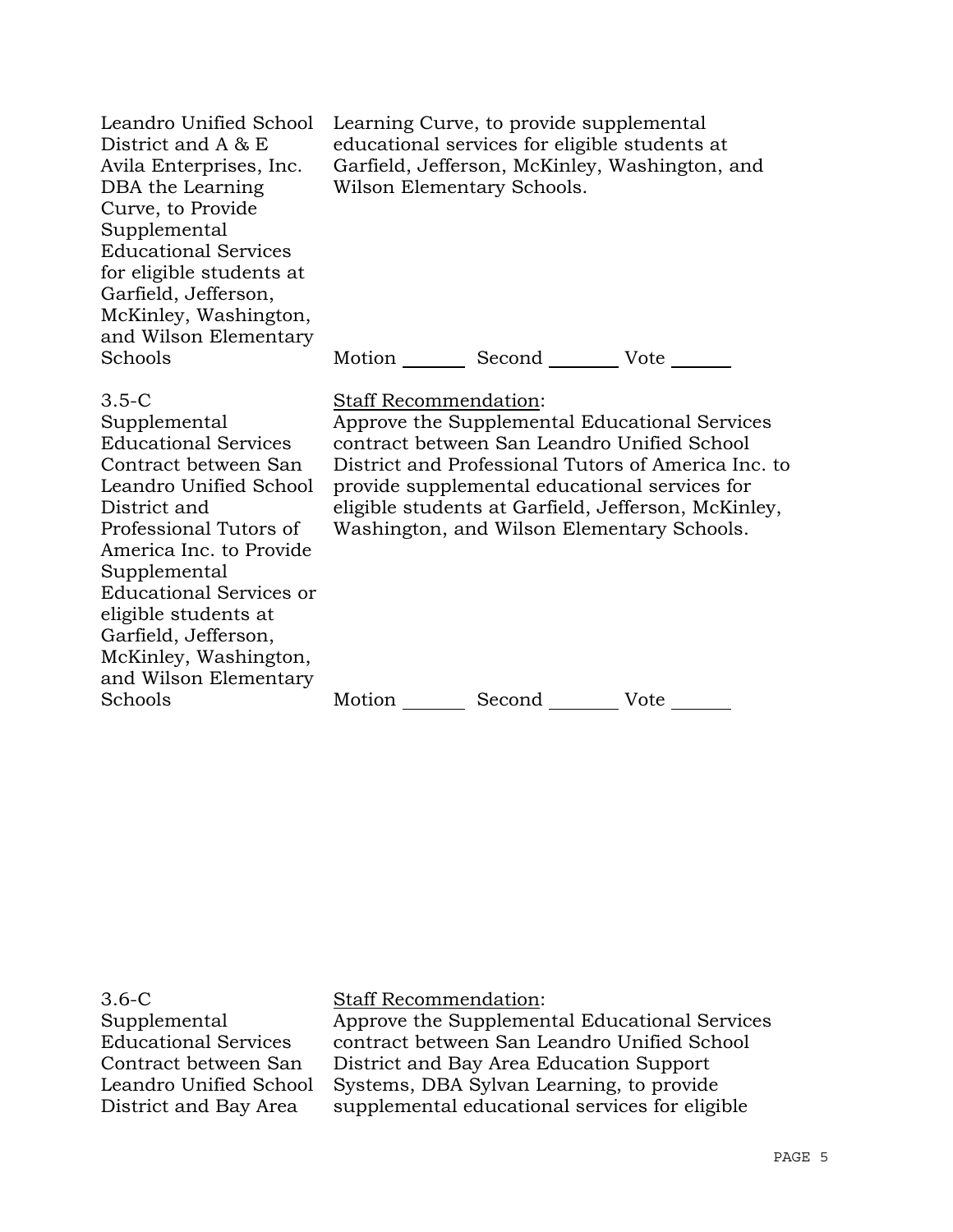| <b>Education Support</b><br>Systems, DBA Sylvan<br>Learning, to Provide<br>Supplemental<br><b>Educational Services</b><br>for eligible students at<br>Garfield, Jefferson,<br>McKinley, Washington,<br>and Wilson Elementary | students at Garfield, Jefferson, McKinley,<br>Washington, and Wilson Elementary Schools.                                                                                                                                                                                                                                                                  |
|------------------------------------------------------------------------------------------------------------------------------------------------------------------------------------------------------------------------------|-----------------------------------------------------------------------------------------------------------------------------------------------------------------------------------------------------------------------------------------------------------------------------------------------------------------------------------------------------------|
| Schools                                                                                                                                                                                                                      | Motion _________ Second _________ Vote _______                                                                                                                                                                                                                                                                                                            |
| $3.7-C$<br>Memorandum of<br>Understanding<br>between San Leandro<br>Unified School District<br>and Alameda County<br>Office of Education<br>(ACOE) Mathematics<br>Development Center<br>for Mathematics<br>Professional      | Staff Recommendation:<br>Approve Memorandum of Understanding between<br>San Leandro Unified School District and Alameda<br>County Office of Education (ACOE) Mathematics<br>Development Center for Mathematics Professional<br>Development Program                                                                                                        |
| Development Program                                                                                                                                                                                                          | Motion _________ Second __________ Vote _______                                                                                                                                                                                                                                                                                                           |
| $3.8-C$<br>Recommendation for<br>Readmission from<br>Expulsion                                                                                                                                                               | Staff Recommendation:<br>Approve the recommendation from the Director of<br>Student Support Services for readmission from<br>expulsion for student E10-08/09 who has<br>satisfactorily completed the terms of his/her<br>rehabilitation plan and is eligible to return to a<br>comprehensive program.<br>Second __________ Vote _______<br>Motion _______ |

# Business Operations

4.1-C Resolution #10-63 to Declare Certain Equipment Surplus and/or Obsolete.

## Staff Recommendation:

Adopt Resolution #10-63 to declare certain equipment surplus and/or obsolete at John Muir Middle School due to the age and condition of the designated equipment.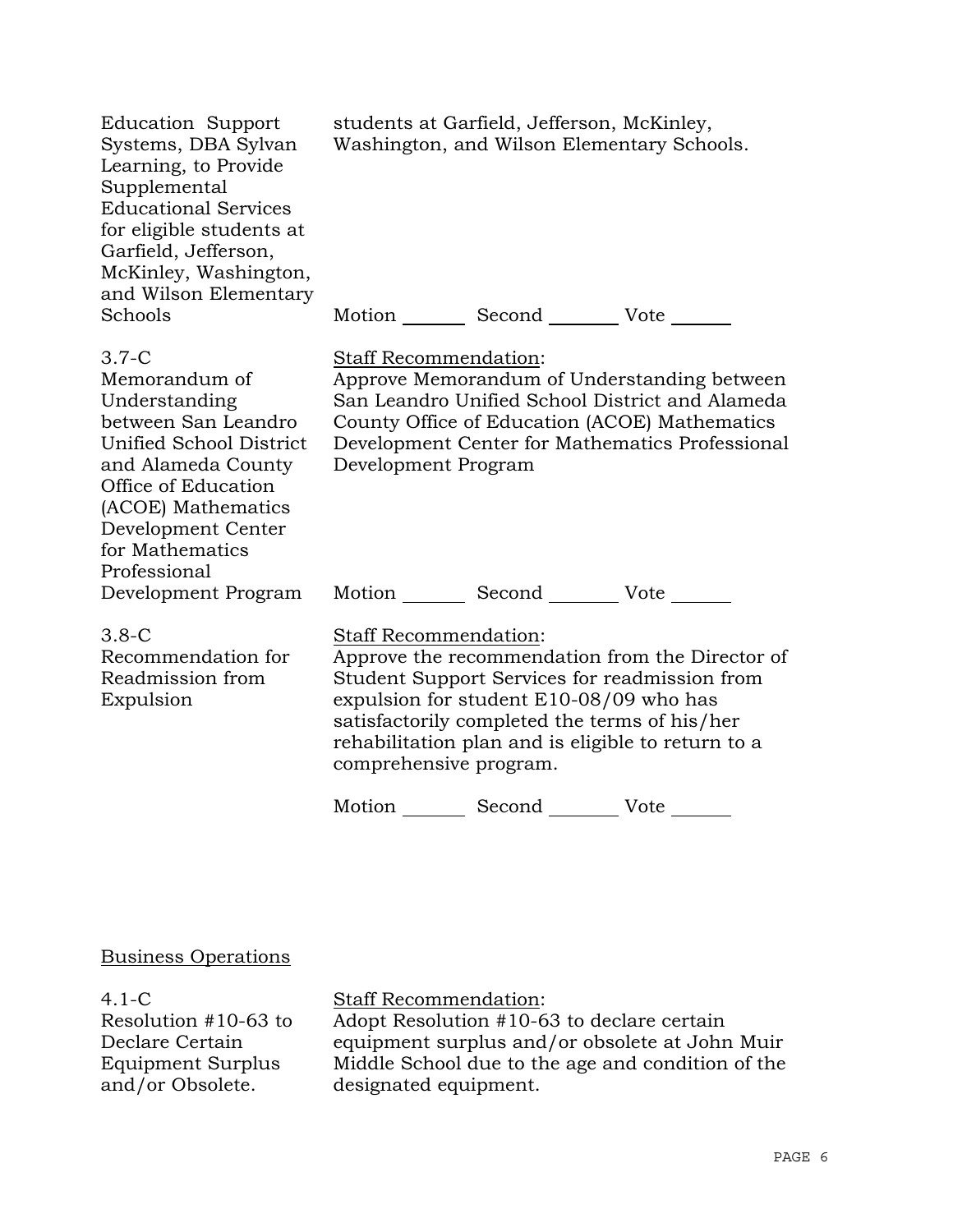|                                                                                                                                                                                                                                                                                                                                                           |                                                                                                                                                                                                                    |                                                                                                                                                                                             | Motion _________ Second __________ Vote _______                                                                                                                                                                                                                                                          |
|-----------------------------------------------------------------------------------------------------------------------------------------------------------------------------------------------------------------------------------------------------------------------------------------------------------------------------------------------------------|--------------------------------------------------------------------------------------------------------------------------------------------------------------------------------------------------------------------|---------------------------------------------------------------------------------------------------------------------------------------------------------------------------------------------|----------------------------------------------------------------------------------------------------------------------------------------------------------------------------------------------------------------------------------------------------------------------------------------------------------|
| Facilities and Construction                                                                                                                                                                                                                                                                                                                               |                                                                                                                                                                                                                    |                                                                                                                                                                                             |                                                                                                                                                                                                                                                                                                          |
| $5.1-C$<br>Change Order $#1$ to the<br><b>Construction Contract</b><br>with Cal-Bay<br>Construction Inc. for<br>the Port of Oakland<br>Window Replacement                                                                                                                                                                                                 | Staff Recommendation:<br>Approve Change Order $#1$ , in the amount of<br>\$8,371, to the Construction Contract with Cal-<br>Bay Construction Inc. for the Port of Oakland<br>Window Replacement Project phase two. |                                                                                                                                                                                             |                                                                                                                                                                                                                                                                                                          |
| Project Phase Two<br>$5.2-C$<br>Purchase of Furniture<br>through the<br>Cooperative<br><b>Purchasing Network</b><br>(TCPN) Contract and<br>through the National<br><b>Joint Powers Alliance</b><br>(NJPA) Umbrella<br>Contract for Classroom<br>and other Furniture<br>from Contrax for the<br>San Leandro High<br><b>School Arts Education</b><br>Center | Center.                                                                                                                                                                                                            | Staff Recommendation:<br>of \$142,221.78, through the Cooperative                                                                                                                           | Motion _________ Second ___________ Vote _______<br>Approve the purchase of furniture, in the amount<br>Purchasing Network (TCPN) contract #R4976 for<br>classroom and other furniture from Contrax for<br>the San Leandro High School Arts Education<br>Motion _________ Second __________ Vote _______ |
| $5.3-C$<br>Transferring .50 FTE<br>Salary of the<br>Administrative<br>Assistant for Business<br>Services from the<br>General Fund to<br>Measure B                                                                                                                                                                                                         | Measure B.                                                                                                                                                                                                         | Staff Recommendation:<br>Motion Second Vote                                                                                                                                                 | Approve the transfer of .50 FTE salary (estimated<br>to be \$34,496) of the Administrative Assistant for<br>Business Services from the General Fund to<br>ADDITIONAL SUGGESTIONS AND COMMENTS FROM BOARD MEMBERS                                                                                         |
| <b>ANNOUNCEMENT</b>                                                                                                                                                                                                                                                                                                                                       |                                                                                                                                                                                                                    | <b>Board of Education Meetings</b><br>Regular Meeting – November 16, 2010<br>Regular Meeting - December 7, 2010<br>Regular Meeting - January 11, 2011<br>Regular Meeting - January 25, 2011 | Special Meeting - December 14, 2010 - 1 <sup>st</sup> Interim<br>Tentative Work Session - January 18, 2011                                                                                                                                                                                               |